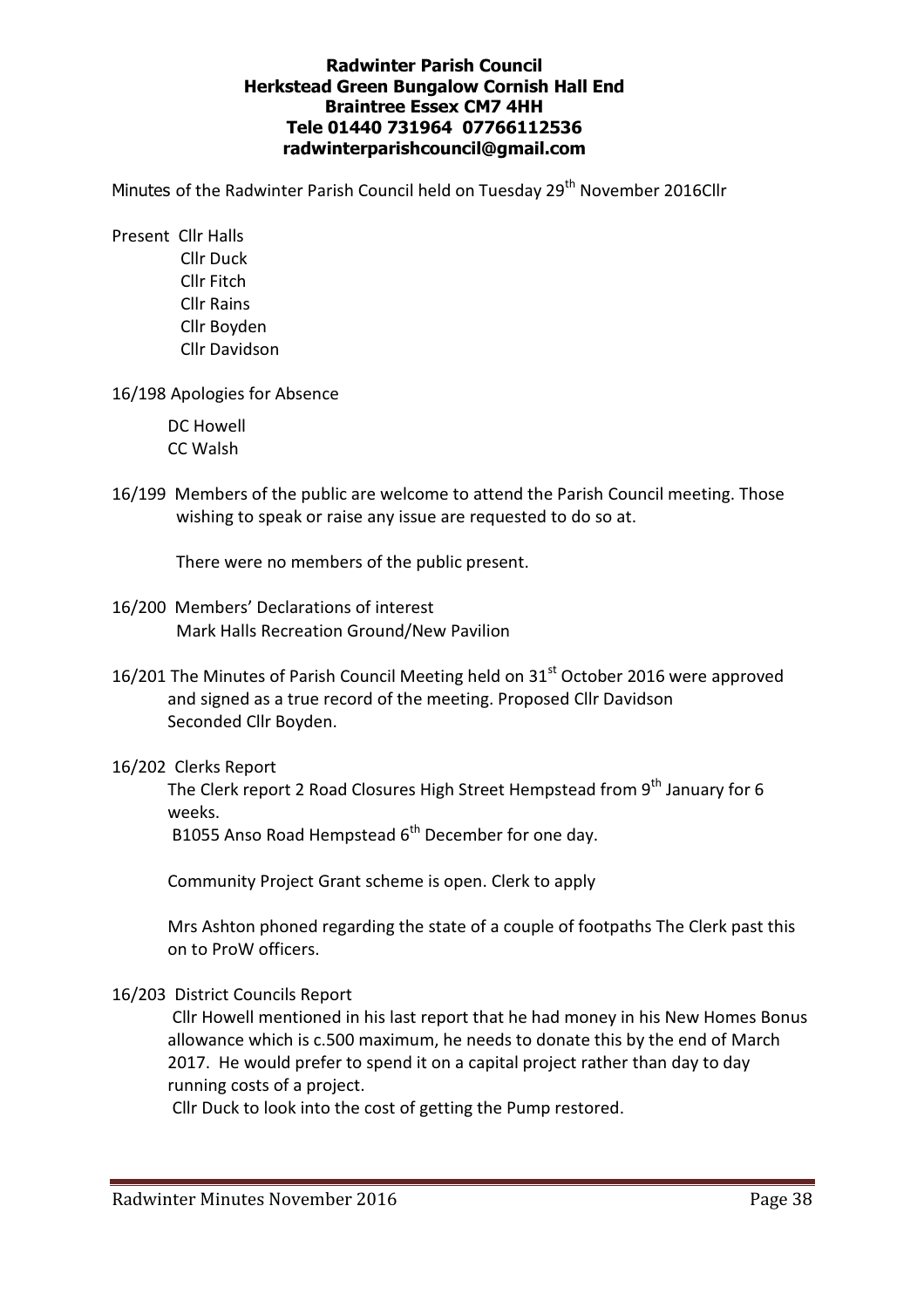## 16/204 County Councillors Report

 Staying well this winter Education Schools attendance Airport expansion Public Wi-Fi Recycling Clothes recycling Please find attached link to the Parish Council Webpage for more details on the above.

# 16/205 Recreation Ground:

## 16/205.1 Recreation Ground update

The Clerk has received the Transfer of Land documents to check, The Clerk has given a copy to Julie Haines to check she's concerned about the follow information She Doesn't we should be signed without clarification and corrections of the following:

1.There are two plans: one marked Bidwells and one marked Land registry Title Number EX904822. Was one of these attached to the draft transfer? I am assuming that the Bidwells sheet is the one that relates to the transfer and not the very odd shaped one, but we would need confirmation of this. Plus confirmation that Bidwells have used the revised measurements and not their original incorrect ones.

2. There is a covenant on the draft transfer (12.4) requiring the Parish Council to put up a stockproof or chain link fence, 1.2 metres high along the boundaries of the new land within 3 months of the transfer. This may be normal practice for section 106 land, but there was no mention of this in the section 106 applied to the planning consent and it has quite clear cost implications for the Parish Council, (my quick calculation is that materials alone for the two lengths of 60m and 169m will cost in the region of 3k).

3. They have named the tranferees as 'The Incumbent Churchwardens of the Parish of Radwinter'. This should surely read 'Radwinter Parish Council'.

She thinks it would be worth getting somebody with a legal head to look into point two a bit further. They fully expected to have to put a hedge in along the boundary in due course, but were planning a hedge/trees to mark the boundary rather than rather than chain link fencing and this is unlikely to be complete with three months. I don't know about the PC, but the Recreation Ground Management Committee do not have funds available to pay for fencing. Cllr Fitch said he would ask his wife to take a look at the documents.

The Parish Council need to send a cheque for £48.50 to UDC for discharge condition of 2 floodlighting attached to application no UTT/13/2950/FUL.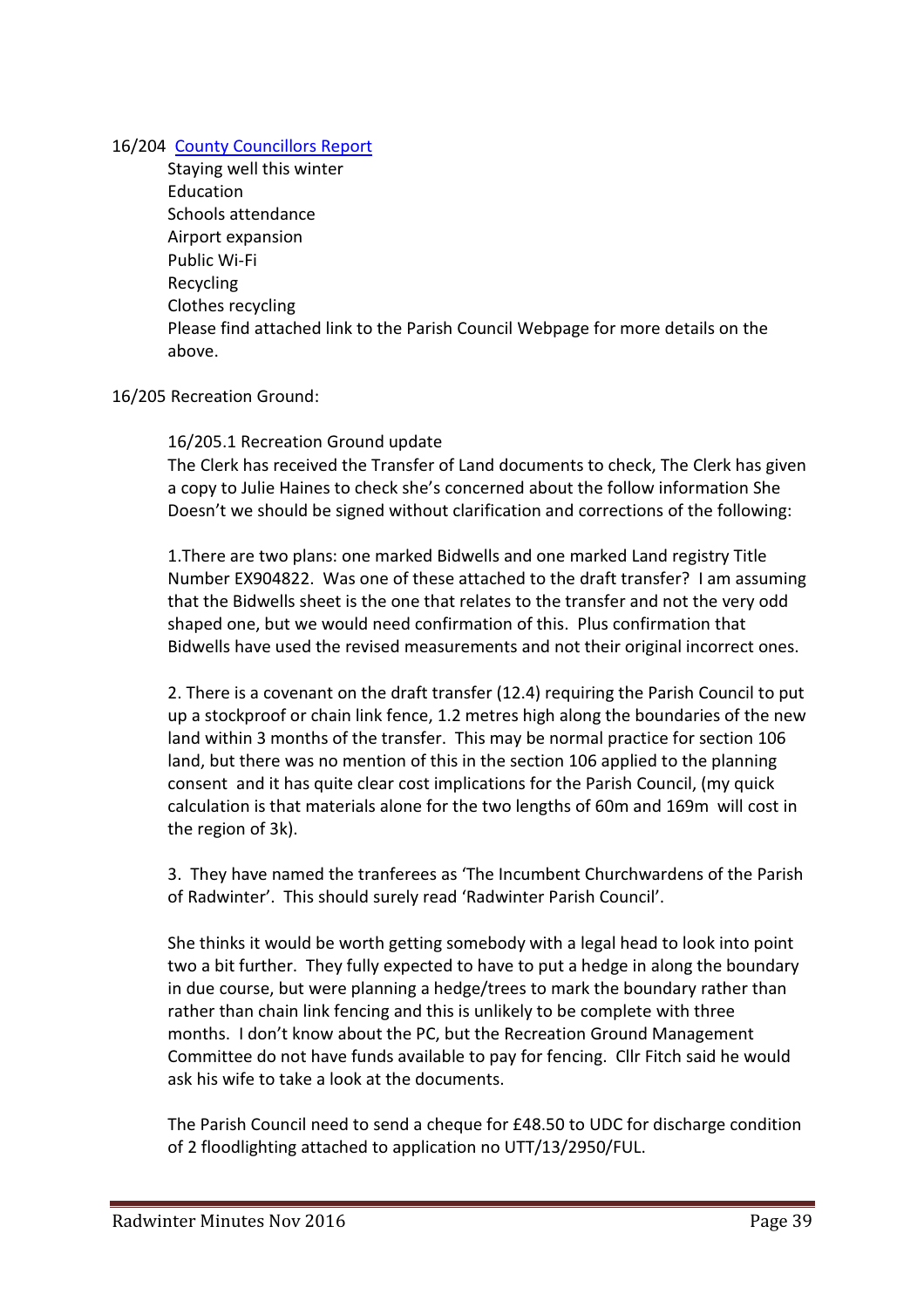The Clerk has received a drawing from Jeremy Denn regarding the proposed access road. Cllrs were happy with the drawings.

### 16/206 Finance:

| To agree the following payments: |                                     |                       |     |
|----------------------------------|-------------------------------------|-----------------------|-----|
| 16/206.1                         | Cathryn Carlisle -                  | salary                | 60  |
| 16/206.2 £102.24                 | $E$ -on                             | Electricity           | d/d |
| 16/206.3 £23.00                  | Cathryn Carlisle                    | <b>Clerk Expenses</b> | 61  |
| 16/206.4 £48.38                  | A & J Lighting                      | Maintenance           | S/O |
| 16/206.5 £26.48                  | ВT                                  | Telephone             | D/D |
| 16/206.6 £150.00                 | Uttlesford NhW Steering Group Signs |                       | 62  |
| 16/206.7 £129.55                 | Perry's                             | Shredding             | 64  |
| 16/206.8 £25.00                  | <b>British Legion</b>               | Poppy Wreath          | 66  |
|                                  |                                     |                       |     |

 16/206.9 Monthly Budget and Bank Reconciliation Were agreed by all members of the council present, Cllr Fitch checked the bank statement prior to the meeting.

 16/206.10 Working Sheet 2017/18 Working Sheet will be looked at, at the next meeting

 16/206.11 £115.20 CWLow Hedge Cutting 65 16/206.12 £48.50 UDC Planning Planning Application 67 Payments were approved by all members of the Council Present. Cllr Fitch checked the invoices prior to the meeting.

#### 16/207 Recent Planning Applications:

 UTT/16/3104/HHF Part two storey part single storey side and rear extension Yew Tree Cottage Maple Lane Radwinter Recommended Approval **Clerk to Report** 

- UTT/16/3046/LB Proposed installation of an external oil fired boiler to replace existing electric immersion heater. Old School House Water Lane Radwinter CB10 2TX Recommended Approval **Clerk to Report**
- 16/207.1 Planning Results Appeal UTT/16/0783/OP Potash Farm Hempstead Road
- 16/207.2 New Development of East View No reports

# 16/208 Highways:

The Clerk is in the process of completing Local Highway Panel application form to see if she can get Water Lane made into a Quite Lane. The Clerk